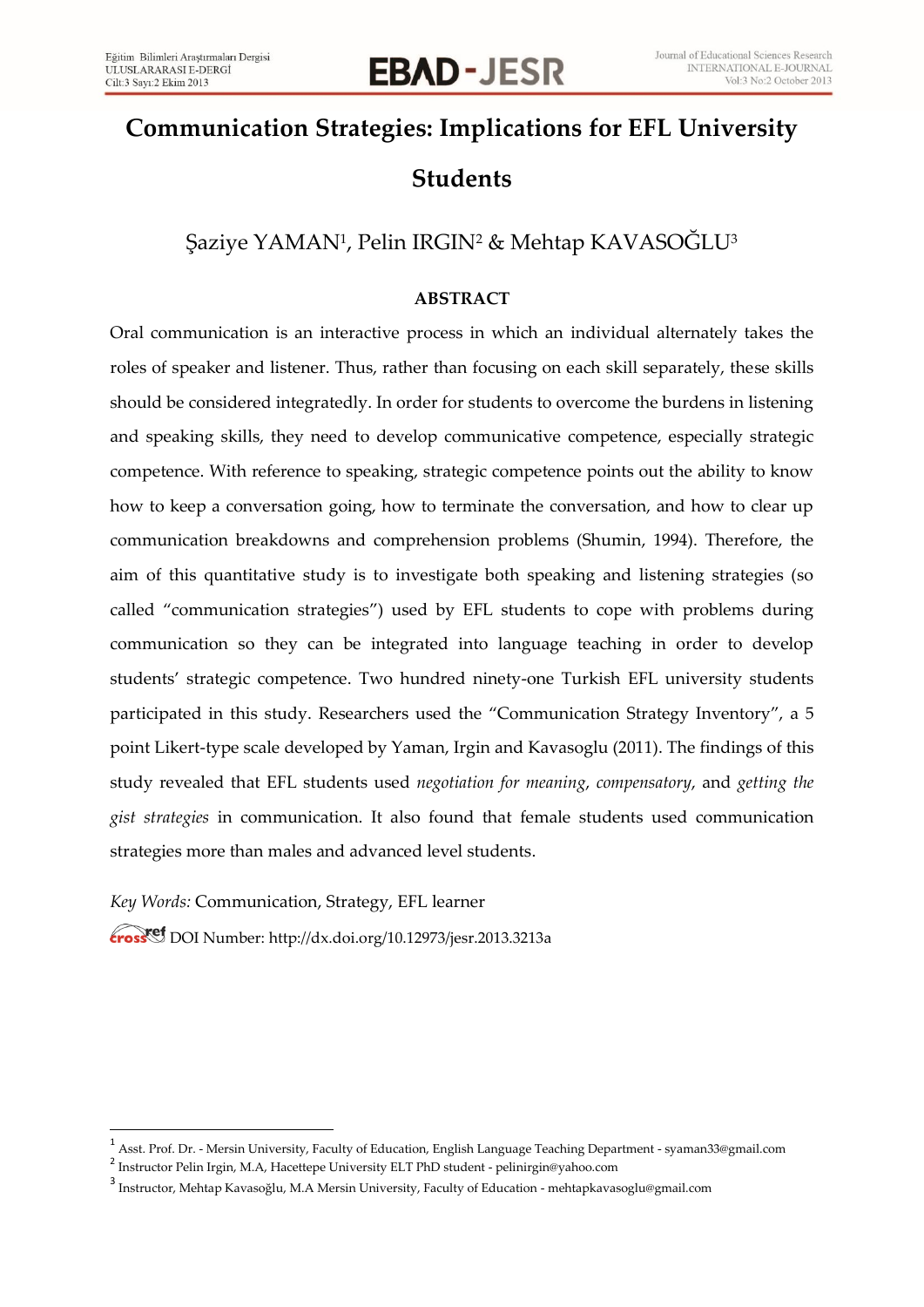#### **INTRODUCTION**

Over the past three decades there has been a growing body of research on communication strategies. However, these studies have defined communication strategies in various ways, creating the concept of problematicity in the field of linguistics and language learning (Kasper & Kellerman, 1997). For many people, communication is accepted as the main goal of learning a foreign language. It is thought that people send and receive messages and negotiate meaning via communication (Rubin&Thompson, 1994). Also, it is believed that learners' communicative skills can be improved by developing strategies for communication. Cohen, Weaver and Li (1998) claimed the use of strategies in communication raises learners' language awareness and solves the interlocutors' potential communication problems. Also, Dörnyei (1995) asserted that communication strategies develop learners' oral proficiency.

Considerable studies have been done on communication strategies, most of which search for the conceptualization of communication strategies (Bialystok, 1990) and outline the classification of communication strategies (Brown, 2000). For McDonough (1995) and Oxford (1996), language learners need to use communication strategies because the use of specific communication strategies plays a great role in learning the target language. Language learners need to use communication strategies to overcome difficulties in communication. According to Bialystok (1990), "the familiar ease and fluency learners sail from one idea to the next in the first language is shattered by some gap in the knowledge of a second language" (p. 1). Learners need to overcome these gaps—words, structure, phrases, tense markers, and idioms (Wenden & Rubin, 1987).

In addition, Dörnyei and Scott (1997) said oral communication is an interactive process in which an individual alternately takes the roles of speaker and listener. In order for students to overcome the burdens in listening and speaking skills, they need to develop communicative competence, especially strategic competence. With reference to speaking, strategic competence is defined as the ability to know how to keep a conversation going, terminate a conversation, and clear up communication breakdowns and comprehension problems (Shumin, 1994). Thus, this study aims to integrate listening and speaking skills rather than focusing on each skill separately.

#### **Taxonomies of Communication Strategies**

Bialystok (1990) defined communication strategies as a systematic technique employed by a speaker to express his/her meaning when faced with some difficulty. For Tarone (1980), it is a mutual attempt of two interlocutors to agree on a meaning in situations where requisite meaning structures are not shared. Also, communication strategies are potentially conscious plans for solving problems in reaching a particular communicative goal (Faerch & Kasper, 1983). They are the techniques of coping with difficulties in communicating in an imperfectly known second or foreign language (Stern, 1983).

Communication strategies negotiate meaning where either linguistic structures or sociolinguistic rules are not shared between a foreign language learner and a speaker of the target language (O'Malley & Chamot, 1990). They facilitate learners' communicative competence in a foreign language and focus on interaction and interlocutors' negotiation behavior for coping with communication breakdowns. Furthermore, communication strategies enhance the effectiveness of communication (Canale, 1983). They involve both listening and speaking which contribute to the foreign language learners. Communication strategies are used to negotiate meaning and to maintain the conversation (Tarone, 1980). Faerch and Kasper (1983) said communication strategies handle difficulties or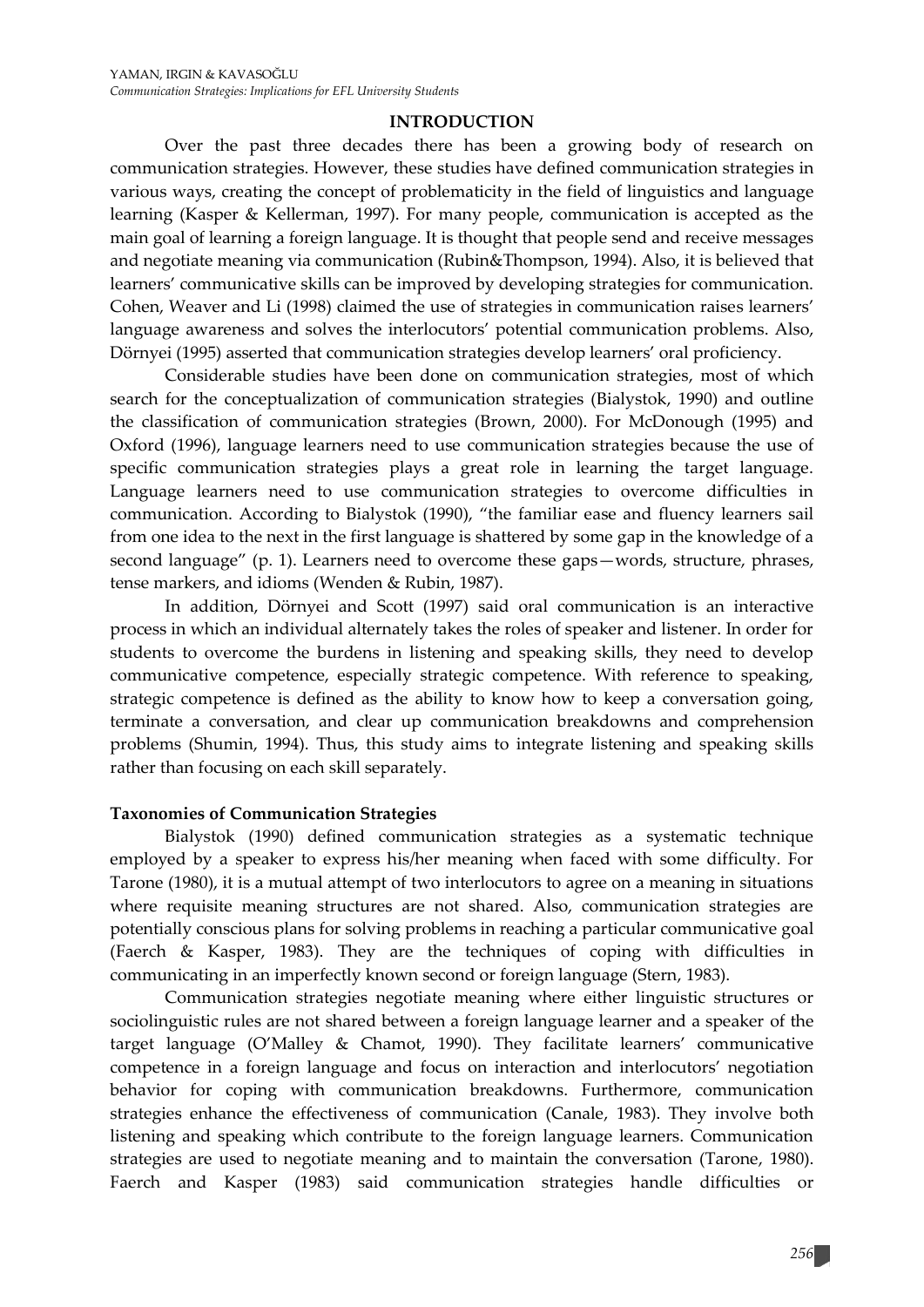communication breakdowns. Dörnyei and Scott (1997) found the existence of a mismatch between L2 speaker's linguistic knowledge and communicative intentions caused a crucial need for communication strategies to help L2 learners in their efforts to speak English as a target language.

There are two approaches to investigating communication strategies: the interactional view and the psycholinguistic view. The interactional view of communication strategies is based on the interaction process between language learners and their interlocutors and the negotiation of meaning (Tarone, 1980). Communication strategies were defined as "tools used in negotiation of meaning where both interlocutors are attempting to agree as to a communicative goal and a shared enterprise in which both the speaker and the hearer are involved rather than being only the responsibility of the speaker" (Tarone, 1980, 140). The psycholinguistic view sees communication strategies as the speaker's cognitive process with a focus on comprehension and production (Nakatani, 2005). Faerch and Kasper (1983) define communication strategies in terms of the individual's mental response to a problem rather than a joint response by two people. Therefore, the psycholinguistic view of communication strategies has been associated mainly with strategies for overcoming limitations in lexical knowledge.

From the perspective of the interactional view, Tarone (1977) identified several communication strategies: approximation, word coinage, circumlocution, literal translation, language switch, appeal for assistance, mime, and avoidance. From a psycholinguistic view, Faerch and Kasper (1983) adopted the criteria of process or plan, conscious or unconscious, problem-oriented or problem-free. They proposed two possible strategies for solving a communication problem: avoidance and achievement strategies. While avoidance strategies include formal reduction strategies—using reduced systems to avoid producing non-fluent or incorrect utterances—and reduction strategies—avoiding a specific topic or giving up sending a message—achievement strategies consist of compensatory strategies and retrieval strategies. The former consist of code switching, transfer, inter-language based strategies, cooperative strategies, and nonlinguistic strategies in which learners find an alternative solution for reaching the original goal by means of whatever sources are available. The latter are used when learners have difficulties retrieving specific items. Also, Dörnyei (1995) classified communication strategies into two groups: reduction and achievement strategies. In addition, he offered stalling or time-gaining strategies that help a speaker gain time to keep the communication channel open if they face a problem. In this study, we adopted the interactional view since we plan to integrate speaking and listening skills that require the interaction process between interlocutors to negotiate for meaning.

#### **METHOD**

The aim of this survey method study is to investigate both speaking and listening strategies (communication strategies) used by EFL students to cope with problems during communication so they can be integrated into language teaching in order to develop students' strategic competence. The following research questions guided the present study:

- 1. What are the communication strategies of the EFL university students at the department of English Language Teaching at Mersin University in Turkey?
- 2. Do the communication strategies used by the EFL university students differ in terms of gender?
- 3. Do the communication strategies used by the EFL university students differ in terms of proficiency levels?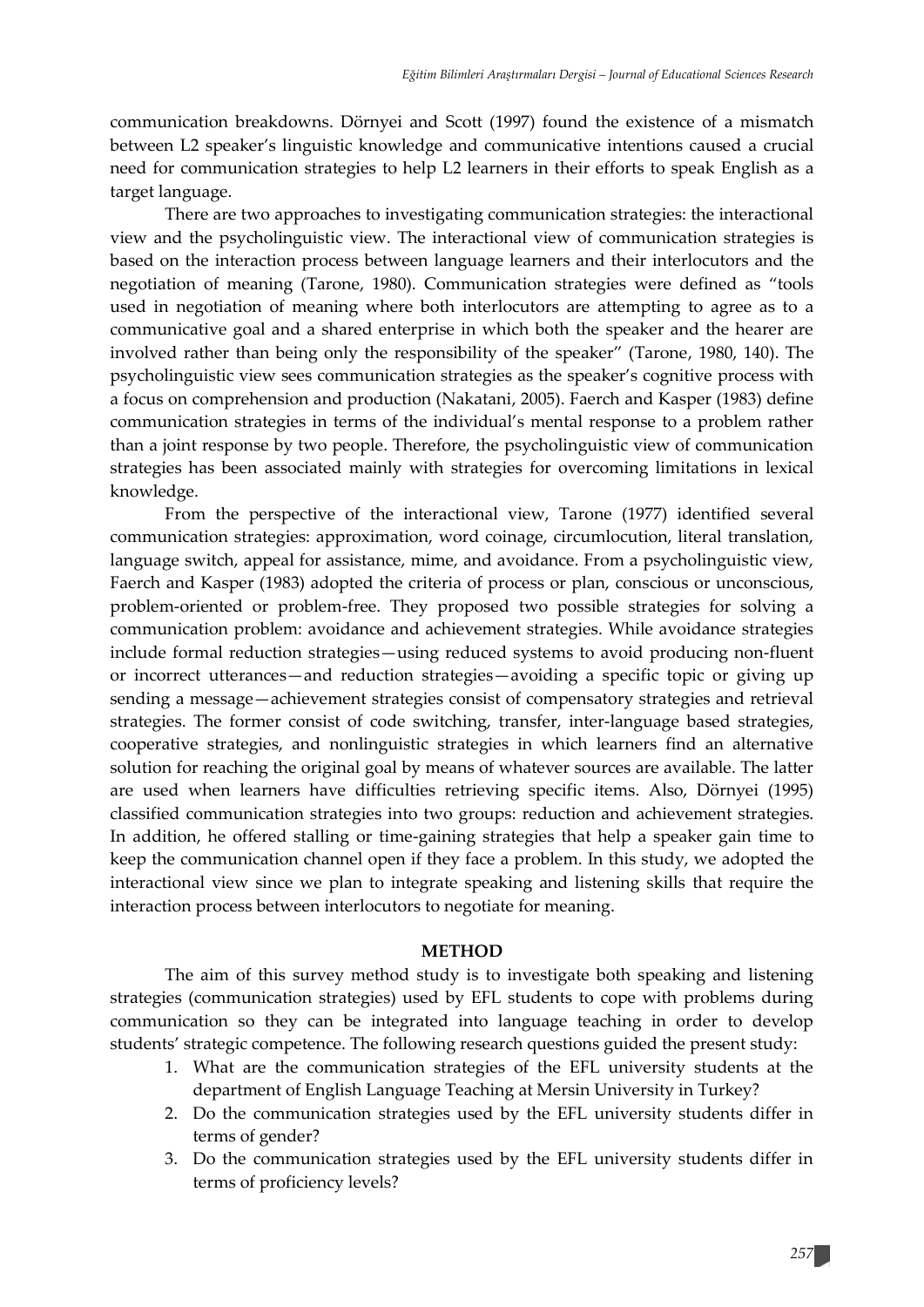#### **Participants**

Two hundred ninety-one (215F/76M) Turkish EFL preparatory, freshman, sophomore, junior, and senior students of Department of English Language Teaching at Mersin University during the 2010-2011 academic year participated in this study. Their ages ranged from 18 to 27. They were informed about how to complete the inventory and were required to answer each item. Also, they were asked to identify themselves with their nicknames in the inventory and to write their gender and classes. The participants were a homogenous group in terms of their educational and socio-cultural backgrounds. The participants' proficiency level in the English language was determined as intermediate (independent user, B1 & B2) and advanced (proficient user, C1 & C2) based on the proficiency levels in Common European Framework (CEF). The participants in preparatory grade were independent users while freshman, sophomore, junior, and senior participants were classified as proficient users.

#### **Data Collection Tools**

Researchers used the Communication Strategy Inventory (CSI), a 5-point Likert-type scale developed by Yaman, Irgin and Kavasoglu (2011). Participants were asked to respond on the five frequency uses of each item, ranging from "Never true of me" to "Always true of me". The 21 items on the CSI were classified into five groups: Factor 1, negotiation for meaning while using listening strategies (items 5, 11, 16, 19, 20, 21); Factor 2, getting the gist strategies (items 8, 9, 10, 14, 15, 17); Factor 3, scanning strategies (items 1, 6, 12, 18); Factor 4, nonverbal strategies (items 2, 7, 13); and Factor 5, word-oriented strategies (3, 4).The 21 items in CSI were put in random order without considering the factors to which they belong. The inventory showed highly acceptable internal consistency as shown: Factor 1, negotiation for meaning while using listening strategies, .82; Factor 2, getting the gist strategies .76; Factor 3, scanning strategies, .67; Factor 4, nonverbal strategies, .61; and Factor 5, word-oriented strategies, .74. According to the results of the reliability analysis, all the items are internally consistent with each other because Cronbach's Alpha value was .84. The researcher administered the inventory in the classrooms and the entire procedure lasted approximately 10 minutes.

#### **Data Analysis**

Researchers used correlation analysis, descriptive statistics and independent samples t-test as data analysis methods. The correlation analysis was implemented to determine the relationship between listening strategies and speaking strategies in the Communication Strategy Inventory. The independent samples t-test was used to see whether communication strategy use differs according to the participant's gender and to compare the participants' proficiency level and their strategy use.

#### **RESULTS AND DISCUSSIONS**

The results will be presented in order of research question and discussed in relation to current literature.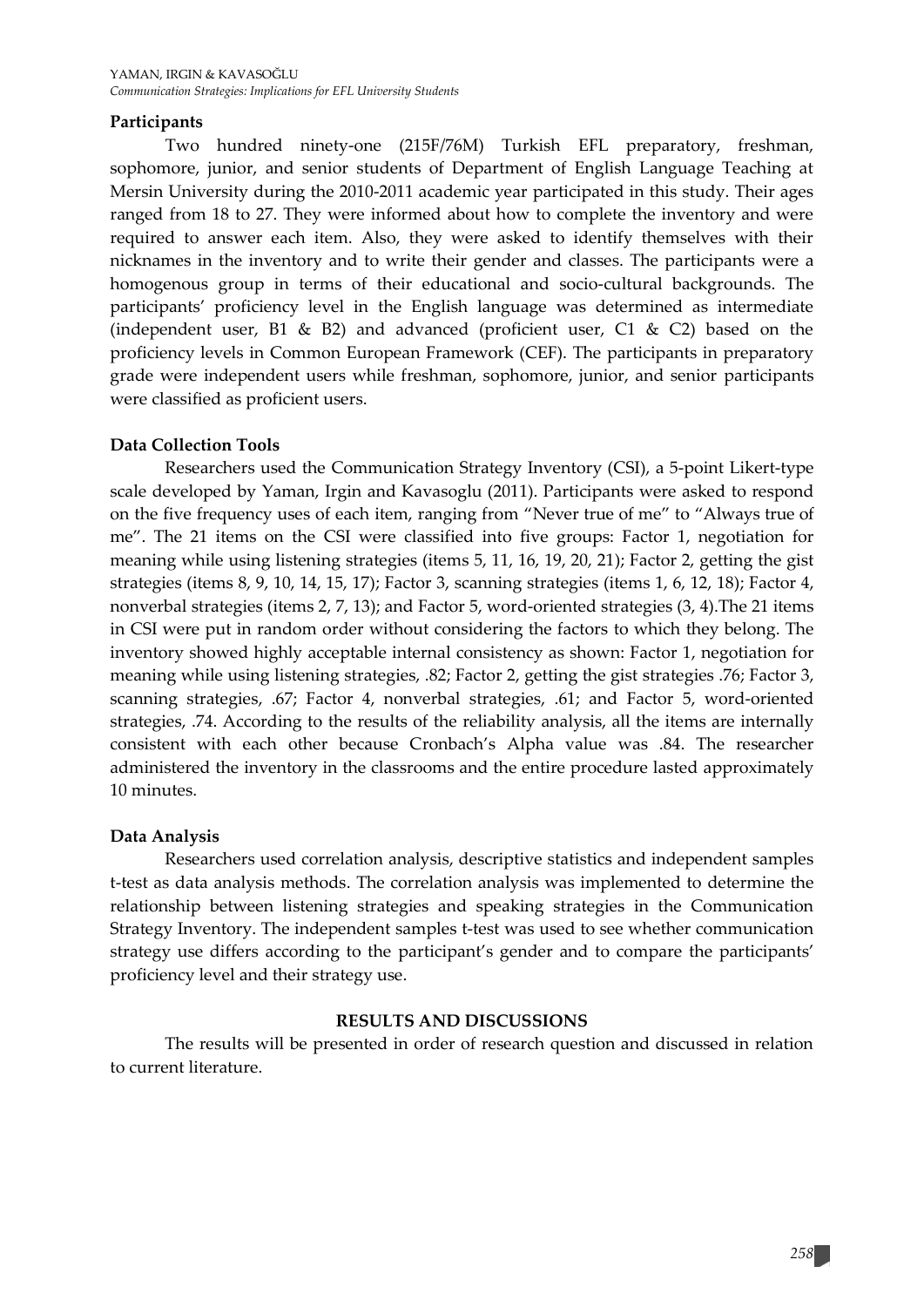#### **What are the communication strategies of the EFL university students in the Department of English Language Teaching at Mersin University in Turkey?**

Descriptive statistics were applied to determine the rank order of any statement in the Communication Strategy Inventory from the most preferred to the least preferred. Table 1 presents the results of the descriptive statistics.

| <b>Factors</b>                          | Minimum | Maximum | Mean  | <b>Std. Deviation</b> |  |  |  |  |
|-----------------------------------------|---------|---------|-------|-----------------------|--|--|--|--|
| Compensatorystrategies                  | 9.00    | 30.00   | 22.43 | 4.32                  |  |  |  |  |
| Negotiation for meaning while listening | 14.00   | 30.00   | 24.12 | 3.20                  |  |  |  |  |
| and speaking strategies                 |         |         |       |                       |  |  |  |  |
| Getting the gist strategies             | 8.00    | 20.00   | 15.15 | 2.57                  |  |  |  |  |

Table 1. *Descriptive statistics (n=291)*

Table 1 shows that negotiation for meaning while using listening and speaking strategies (M=24.12) is the most preferred factor among the study participants. Compensatory strategies (M=22.43) is the second according to the means of the descriptive statistics results. Then, getting the gist strategies (M=15.15) rank third in the order in the frequent use of strategies.

Negotiation for meaning while using listening and speaking strategies is characterized by negotiating behavior in listening and speaking when students have problems during interaction. They are used to maintain the conversational goal with speakers (Nakatani, 2006). The inventory developed by Yaman, Irgin and Kavasoglu (2011) found that Turkish EFL students prefer to use communication strategies. While Turkish students listen, they ask for repetition when they do not understand what the speaker has said. They use gestures when they have difficulty understanding. The listener clarifies what they could not understand. Also, Turkish students pay attention to their rhythm and intonation during communication. They know they use expressions that fit a rule they have learned and they give examples if the listener does not understand what they are saying.

Compensatory strategies are one of the strategy categorizations that Turkish EFL students use in communication. Compensatory strategies are accepted as achievement strategies that solve problems in the planning phase due to insufficient linguistics resources (Yang & Gai, 2010). Compensatory strategies (CS) are subcategorized into code switching, inter-lingual transfer/L1-based CS, inter-intralingual transfer/L2-based CS, and interlanguage based strategies (Faerch & Kasper, 1983). Turkish EFL students use an alternative word that expresses the meaning as closely as possible when they cannot think of the word they want to say. They reduce the message and use simple expressions if they cannot express themselves. When they feel incapable of executing their original intent, they try to express themselves in a different way. Additionally, getting the gist strategies help a listener get the basic idea of a speaker's utterance. Learners pay attention to general information contained in speech rather than specific utterances. They consider the context and the speaker's previous sentences to guess the overall meaning (Nakatani, 2006). It is difficult for EFL learners to follow every single detail; therefore the gist strategies could be useful for understanding what the interlocutor is saying by activating their schemata of background information (Dörnyei & Scott, 1997). Turkish EFL students use getting the gist strategies but not frequently. They try to understand every single detail while listening, which is used mostly by less active students in listening instead of paying attention to catch the speaker's main idea. However, students can help understanding if they prepare their mind to what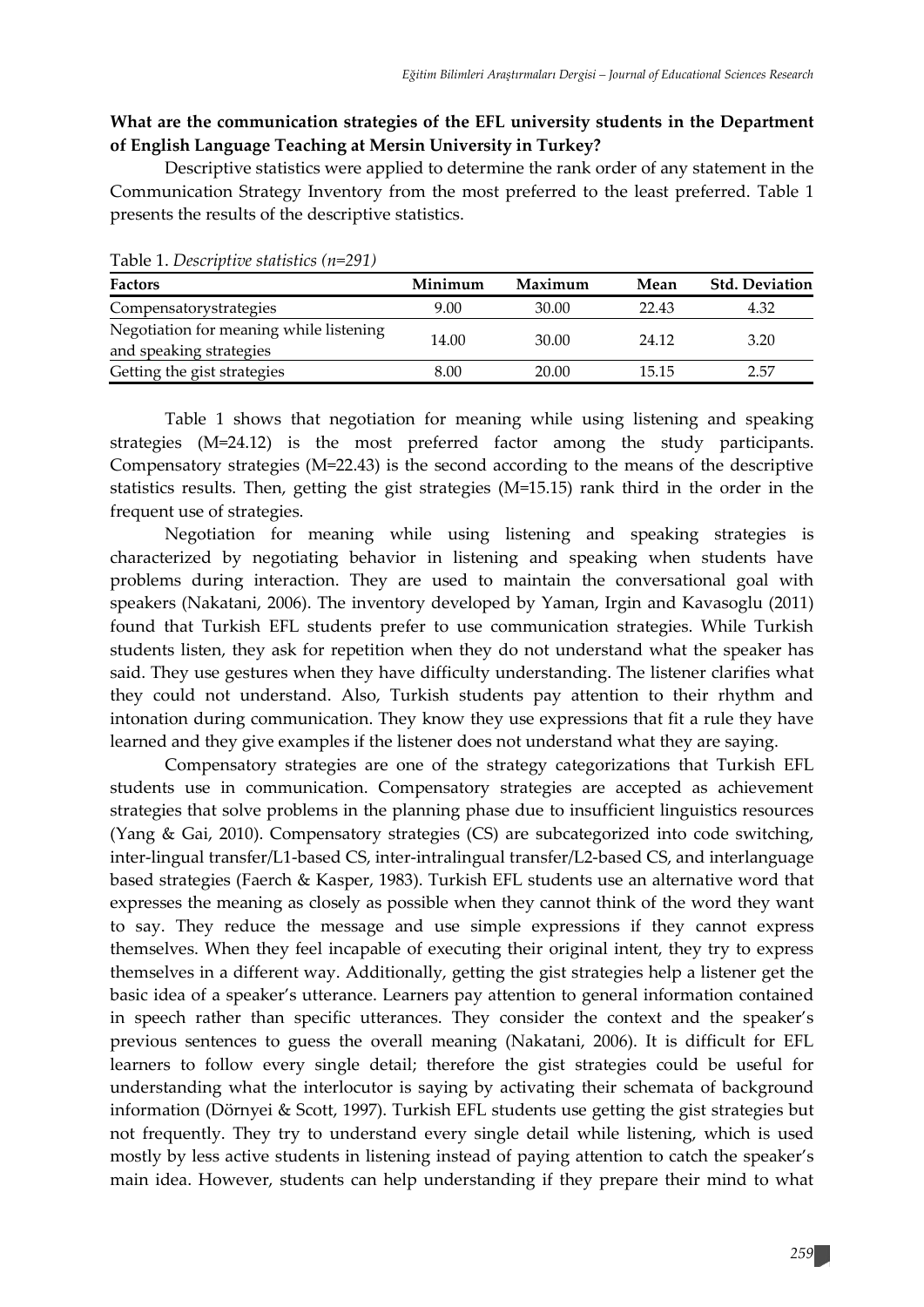they will hear before listening. They can use their prior knowledge to understand the main idea. Anticipating what the speaker is going to say based on the context is another tactic of good listeners.

#### **Do the communication strategies used by the EFL university students differ in terms of gender?**

Table 2 presents the results of the indipendent samples t-test in terms of gender.

|                                   | $\rightarrow$ |     |       |      |     |      |        |
|-----------------------------------|---------------|-----|-------|------|-----|------|--------|
| <b>Factors</b>                    | Gender        | n   |       | S    | sd  |      |        |
| Negotiation for meaning while     | Female        | 215 | 22.82 | 4.28 | 291 | .716 | $.01*$ |
| listening and speaking strategies | Male          | 76  | 21.30 | 4.33 |     |      |        |
| Compensation strategies           | Female        | 215 | 15.37 | 2.50 | 291 | .032 | $.03*$ |
|                                   | Male          | 76  | 14.57 | 2.73 |     |      |        |
| Getting the gist strategies       | Female        | 215 | 24.22 | 3.12 | 291 | .840 | $.00*$ |
|                                   | Male          | 76  | 23.86 | 3.48 |     |      |        |

Table 2. *Independent samples t-test in terms of gender (n=291)*

 $*<sub>p</sub><05$ 

According to the results of the independent samples t-test, there is a significant difference between female and male EFL learners in terms of communication strategy use named "negotiation for meaning strategies" ( $t_{(291)}$ =.716, p<.05), "getting the gist strategies" ( $t_{(291)}=0.840$ ,  $p<.05$ ), and "compensation strategies" ( $t_{(291)}=0.032$ ,  $p<.05$ ). Both female and male students use getting the gist strategies more frequently than compensation strategies. Moreover, the use of strategy in terms of gender shows a change in different studies applied to different cultures.

Studies indicate that females show more interest in social activities than males and they are more cooperative than males. A number of researchers continue to assume female superiority in language development (Ehrman & Oxford, 1989; Oxford, 1993; Ellis, 1994). The results of the study by Ehrman and Oxford (1989) indicate that females use cognitive, compensation and metacognitive strategies more frequently than males (Macaro, 2006). Li's study (2010) found that female university students in Taiwan apply CS more often than male students. However, some findings reveal that males employ more learning strategies than females (Wharton, 2010). Such findings are important because they show us that there might be differences in the way females and males learn a language. In contrast, the results of Lai's study (2010) show that Chinese male and female learners use strategies in the same way. Lai (2010) claimed this may be because both male and female Chinese learners learn English in the same language context.

#### **Do the communication strategies used by the EFL university students differ in terms of proficiency levels?**

Table 3 shows the results of the independent samples t-test in terms of prociency level.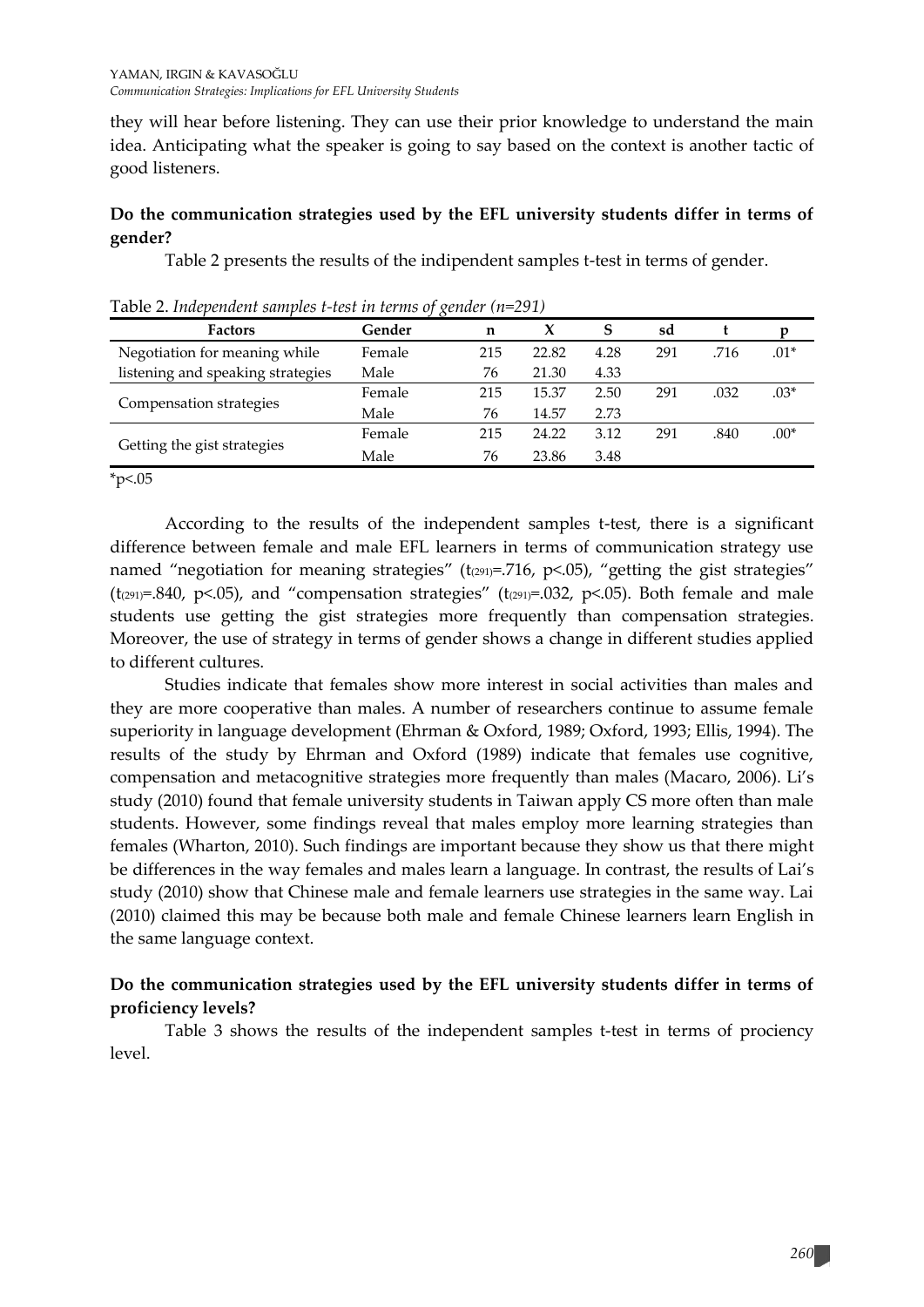| <b>Factors</b>                    | Proficiency level | n   | X     | S    | sd  |      | D      |
|-----------------------------------|-------------------|-----|-------|------|-----|------|--------|
| Negotiation for meaning while     | Intermediate      | 90  | 23.47 | 4.64 | 291 | .782 | $.02*$ |
| listening and speaking strategies | Advanced          | 201 | 22.14 | 4.14 |     |      |        |
| Compensation strategies           | Intermediate      | 90  | 23.06 | 3.46 | 291 | .023 | $.04*$ |
|                                   | Advanced          | 201 | 24.43 | 3.03 |     |      |        |
| Getting the gist strategies       | Intermediate      | 90  | 14.54 | 2.53 | 291 | .860 | $.02*$ |
|                                   | Advanced          | 201 | 15.87 | 2.58 |     |      |        |

Table 3. *Independent samples t-test in terms of proficiency level (n=291)*

 $*p<.05$ 

The results of the independent samples t-test show a significant difference between intermediate and advanced EFL learners in terms of the use of communication strategies named "negotiation for meaning strategies" ( $t_{(291)}$ =.782, p<.05), "getting the gist strategies" (t<sub>(291)</sub>=.023, p<.05), and "compensation strategies" (t<sub>(291)</sub>=.860, p<.05).

The results of the independent samples t-test to understand whether communication strategies used by EFL university students differ in terms of proficiency levels show a significant difference between intermediate and advanced level EFL learners in terms of communication strategy use. Advanced level learners use "getting the gist strategies" while intermediate level learners use "negotiation for meaning strategies more frequently."

Furthermore, various studies dealing with the relationship between the use of oral communication strategies and English language proficiency level show differences, making it difficult to define the relationship. One study of English proficiency level and the use of communication strategies was carried out by Chen (1990), who conducted an experiment to identify the communication strategies used by EFL learners from on different levels. The study's results showed the frequency, type and effectiveness of communication strategy use varied in relation to proficiency levels. Chen (2009) also conducted a study using Nakatani's Oral Communication Strategy Inventory (2006).

Gökgöz (2008) also investigated whether there is a correlation between reported use of strategies for coping with speaking problems and the students' speaking grade levels. She found a difference between low and high proficiency groups. The high oral proficiency group reported more use of social affective strategies, fluency-oriented strategies and negotiation for meaning strategies. The students from low speaking grade levels also scored low in reporting use of strategies for coping with speaking problems.

In contrast to the results of the studies that show that learners with low linguistic proficiency use fewer communication strategies, Paribakht (1985) found that learners with low linguistic proficiency use communication strategies more frequently than learners with high linguistic proficiency because learners with high linguistic proficiency confront fewer communication problems. Si-Qing (1990) supported the findings that communication strategy use decreases when linguistic proficiency increases. Wharton (2000) reported that learners with low linguistic proficiency appeal to communication strategies more often because of communication problems due to their limited command of L2. Learners with high linguistic proficiency, on the other hand, resort to fewer communication strategies because they are better equipped.

Similarly, Gümüş (2007) investigated the communication strategy use of EFL students of a Turkish Anatolian High School and the impact of language proficiency on the use of communication strategies. She found that low-level learners used modification devices more often than high level students. The analysis of the qualitative data of the same study revealed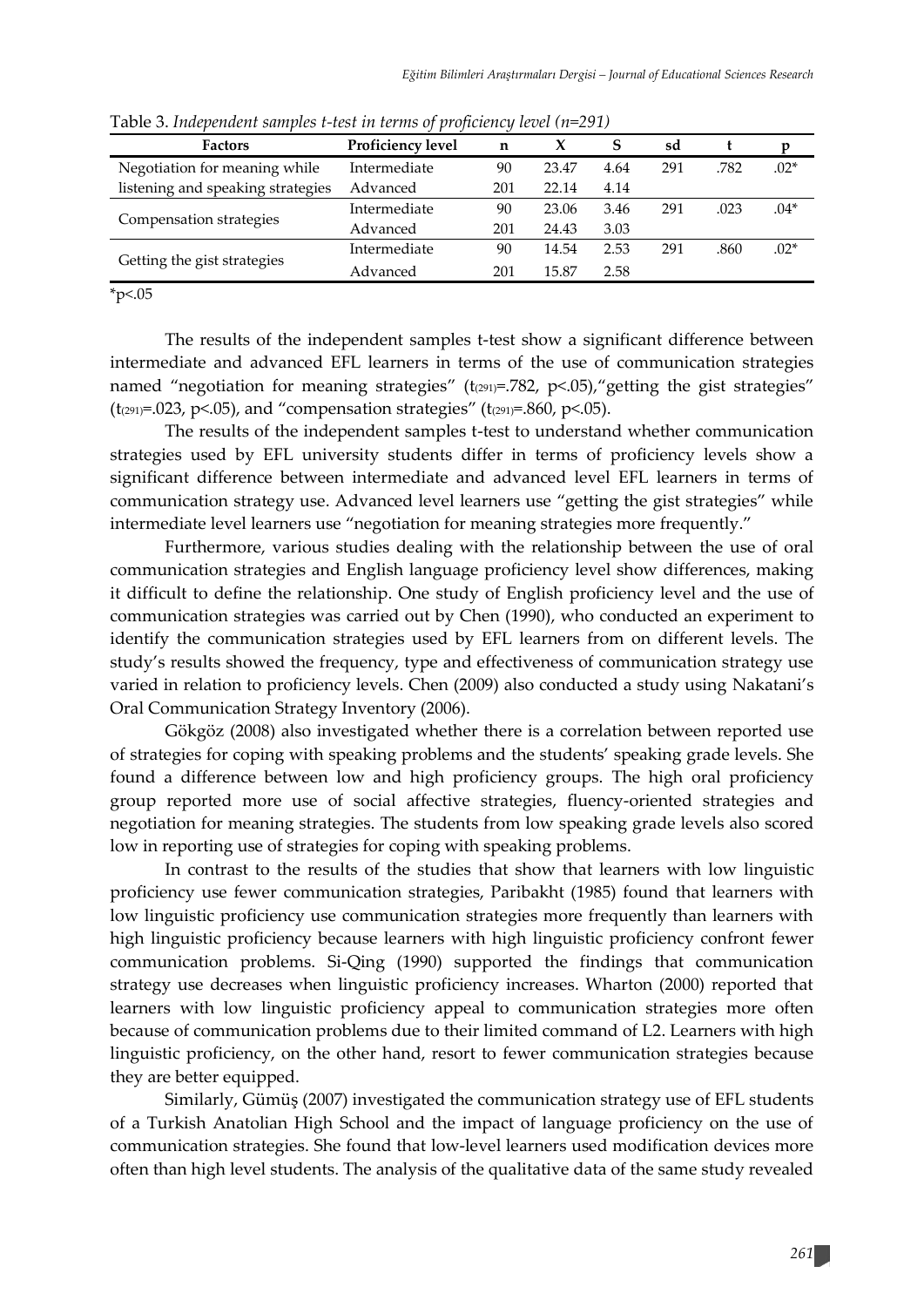that non-preparatory (low level) learners employ communication strategies more frequently than preparatory (high level) learners. Research into communication strategy use revealed controversies in terms of the relationship between proficiency level and use of communication strategies.

#### **CONCLUSIONS**

Communication strategies (both listening and speaking) have a direct influence on communication and play a constructive role in foreign language learning. EFL learners are expected to use communication strategies in a meaningful way. They also are expected t to be highly motivated for initiating oral communication, to increase participation during interactions as well as solve their communication problem so as to achieve communicative goals, and to be able to send the right messages. It is important to motivate foreign language learners to take risks in communication and use communication strategies. Clearly, learners should be instructed to use strategy in their listening and speaking activities. They should use available resources without being afraid of making mistakes in communication; however, they should be aware of communication strategies used by the proficient students such as social affective strategies, fluency oriented strategies and nonverbal strategies while speaking. Turkish EFL learners should pay attention when using strategy in both speaking and listening to gain competence in communication.

This study shows significant differences in the use of communication strategies in terms of gender and proficiency level. It implies that gender variables are determining factors in the preference of communication strategies, but they should not be perceived on their own because there are controversies in the use of communication strategies by females and males, even in the same cultures. Also, other variables such as individual differences, background knowledge and motivation should be considered in identifying communication strategies used by students.

Finally, recent studies on communication strategies have witnessed encouragement in the use of communication strategy. However, there is still a lack of investigation in issues such as raising EFL learners' awareness of the communicative potential of communication strategies, understanding how EFL learners use communication strategies in interactive listening and speaking activities, and drawing EFL teachers' attention to strategy instruction to broaden learners' repertoires. Further research should study the issues stated above to improve the viewpoints on communication strategy.

#### **REFERENCES**

- Anderson, N. (2005). L2 learning strategies. *Handbook of Research in Second Language Teaching and Learning*. (Edt: E. Hinkel). Mahwah, NJ: Lawrence Erlbaum. pp. 757-771.
- Bialystok, E. (1990). *Communication strategies: A psychological analysis of second language use.*  London: Blackwell.
- Brown, H. D. (2000). *Principles of language learning and teaching*. 4<sup>th</sup> Edition. Harlow: Pearson Education.
- Canale, M. (1983). *On some dimensions of language proficiency*. Rowley, MA: Newbury House.
- Canale, M. & Swain, M. (1980). Theoretical bases of communicative approaches to second language teaching and testing. *Applied Linguistics,* 1, 1-47.
- Chamot, A. U. (2004). Issues in language learning strategy research and training. *Electronic Journal of Foreign Language Teaching,* 1, 14-26.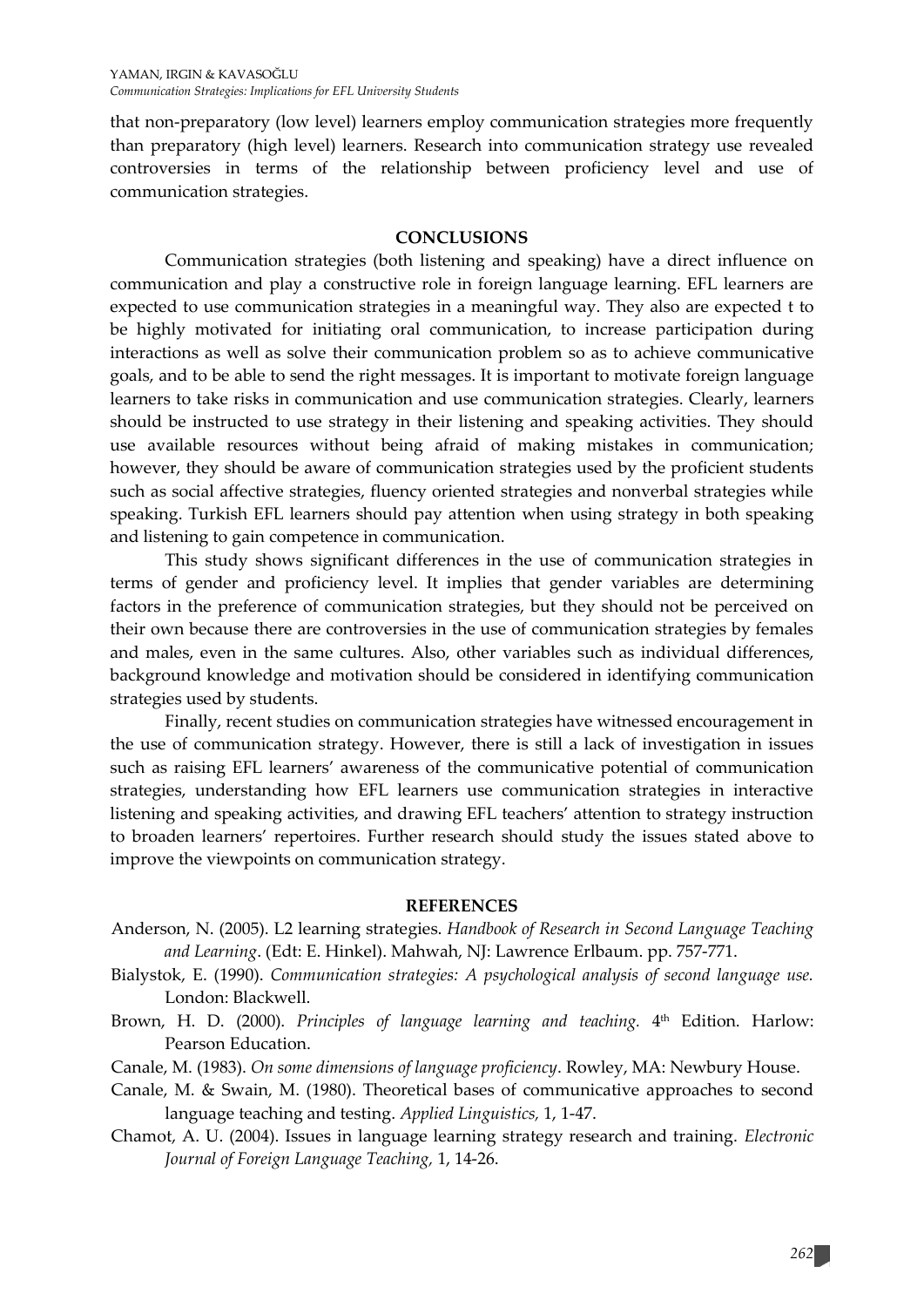- Chen, H. W. (2009). Oral communication strategies used by English major college students in Taiwan. *Unpublished Master's Thesis*. Chaoyang University of Technology, Taichung, Taiwan.
- Chomsky, N. (1965). *Aspects of the theory of syntax*. Cambridge, MA: MIT Press.
- Cohen, A. D., Weaver, S. J. & Li, T.Y. (1998). The impact of strategies-based instruction on speaking a foreign language. *Strategies in learning and using a second language.*(Edt. A.D.Cohen). Essex, England: Longman. pp. 107-156.
- Cohen, A. D. &Chi, J. C. (2002). Language strategy use inventory and index. *Maximizing study abroad*. (Eds: R. M. Paige, A. D. Cohen, B. Kappler, J. C. Chi, & J. P. Lassegard). Minneapolis: Center for Advanced Research for Language Acquisition, University of Minnesota. pp. 16-28.
- Dörnyei, Z. (1995). On the teachability of communication strategies. *TESOL Quarterly,* 29, 55- 85.
- Dörnyei, Z. & Scott, M. L. (1997). Communication strategies in a second language: Definitions and taxonomies. *Language Learning,* 47, 173-210.
- Ehrman, M. E. & Oxford, R. L. (1989). Effects of sex differences, career choice, and psychological type on adult language learning strategies. *The Modern Language Journal,* 73, 1-13.
- Ehrman, M. & Oxford, R. L. (1990). Adult language learning styles and strategies in an intensive training setting. *Modern Language Journal*, 74, 311-327.
- Ehrman, M., Leaver, B. & Oxford, R. L. (2003). A brief overview of individual differences in second language learning. *System,* 31, 313-330.
- Ellis, R. (1994)*. The study of second language acquisition*. Oxford: Oxford University Press.
- Faerch, C. & Kasper, G. (1983). *Strategies in interlanguage communication*. London: Longman.
- Gökgöz, B. (2008). An investigation of learner autonomy and strategies for coping with speaking problems in relation to success in English speaking class. *Unpublished Master's Thesis*. Middle East Technical University, Ankara.
- Gümüş, P. (2007). A study into the impact of language proficiency on the use of communication strategies by high school students. *Unpublished Master's Thesis*. Çanakkale Onsekiz Mart University, Çanakkale.
- Hymes, D. (1972). On communicative competence. *Sociolinguistics: Selected readings.* (Eds: J. Pride & J. Holmes). Harmondsworth: Penguin. pp. 269-293.
- Lai, H. (2010). Gender effect on the use of CSs. *English Language Teaching,* 3*,* 28-32.
- Macaro, E. (2006). Strategies for language learning and for language use: revising the theoretical framework. *The Modern Language Journal,* 90, 0-337.
- MacIntyre, P. D. & Gardner, R. C. (1989). Anxiety and second language learning: Towards a theoretical clarification. *Language Learning,* 39, 251-275.
- MacIntyre, P. D. (1999). Language anxiety: A review of the research for language teachers. *Affect in foreign language and second language learning: A practical guide to creating a lowanxiety classroom atmosphere. (*Edt: D. J. Young). Boston: McGraw-Hill. pp. 24-45.
- McDonough, S. H. (1995). *Strategy and skill in learning a foreign language*. London: Edward Arnold.
- Nakatani, Y. (2005). The effects of awareness-raising on oral communication strategy use. *Modern Language Journal,* 89, 75-90.
- Nakatani, Y. (2006). Developing an oral communication strategy ınventory. *The Modern Language Journal,* 90, 151-168.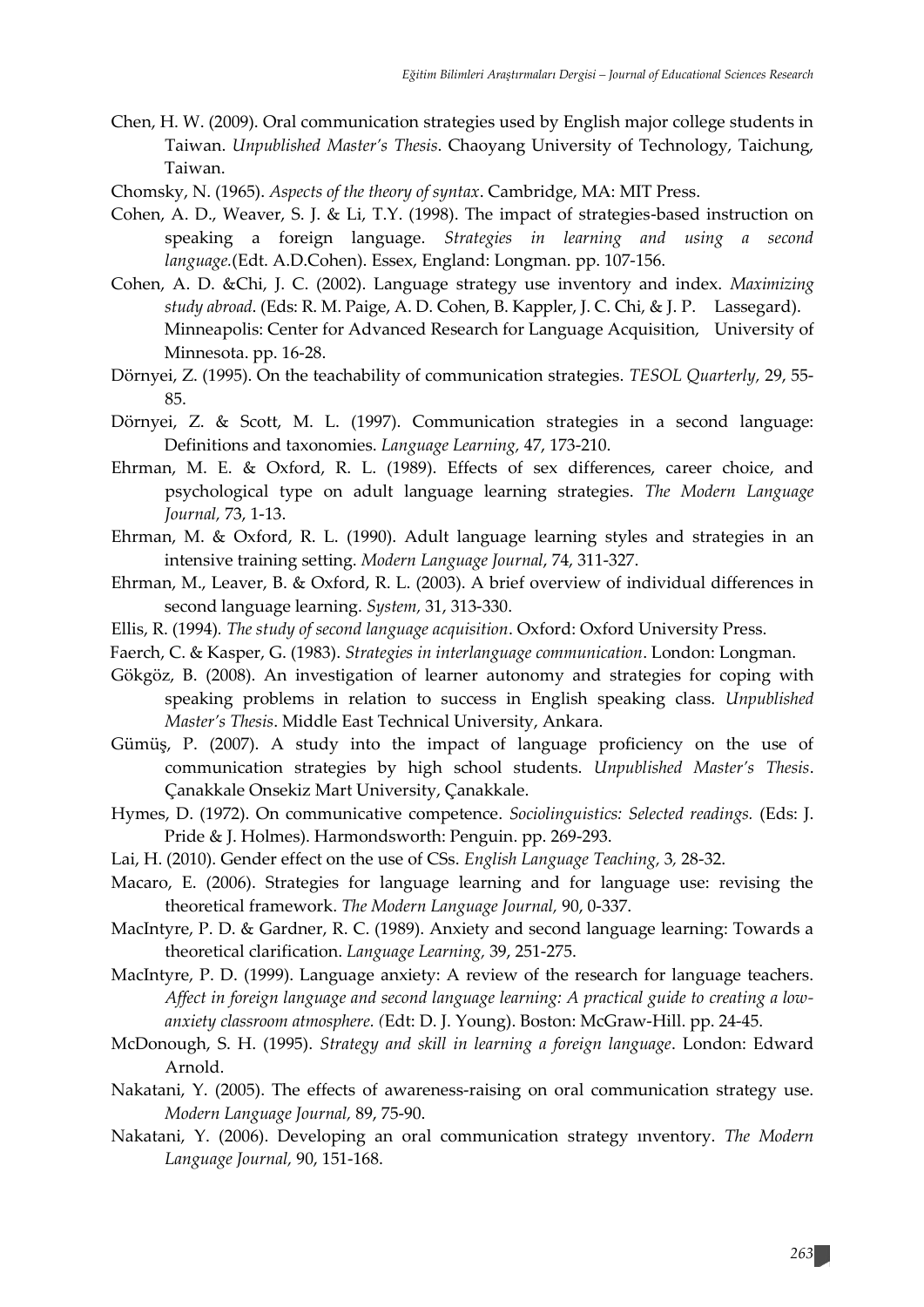- O'Malley, J. & Chamot, A. (1990). *Learning strategies in second language acquisition*. Cambridge: Cambridge University Press.
- Oxford, R. L. (1993). Gender differences in styles and strategies for language learning: What do they mean? Should we pay attention? *Strategic interactionand language acquisition: Theory, practice, and research.* (Edt: J. E. Alatis). Washington, DC: Georgetown University Press. pp. 541–557.
- Oxford, R. L. (1996). *Language learning strategies around the world: Cross-cultural perspective.* Honololulu, HI: Second Language Teaching and Curriculum Center.
- Paribakht, T. (1985). Strategic competence and language proficiency. *Applied Linguistics,* 6, 132-146.
- Rubin, J. & Thompson, I. (1994). *How to be a more successful language learner*. New York: Heinle & Heinle.
- Shumin, K. (1997). Factors to consider: Developing adult EFL students' speaking abilities. *English Teaching Forum,* 25 (3), 204-211.
- Si-Qing, C. (1990). A study of communication strategies in interlanguage productionby Chinese EFL learners. *Language Learning,* 40, 155-187.
- Stern, H. H. (1983). *Fundamental concepts of language teaching*. Oxford: Oxford University Press.
- Tarone, E. (1977). Conscious communication strategies in interlanguage: A progress report. *TESOL*. (Eds: H. D. Brown, C. A. Yorio & R. C. Crymes). Washington: TESOL. pp. 194-203.
- Tarone, E. (1980). On the variability of interlanguage systems. *Applied Linguistics,* 4, 143-163.
- Yaman, S., Irgin, P. & Kavasoglu, M. (2011). Communication Strategy Inventory. The Development of Oral Communication Strategy Inventory & Listening Strategy Inventory. *Published Master's Thesis* supervised by Yaman, S., Mersin University, Mersin.
- Yang, D. & Gai, F. (2010). Chienese learners' communication strategies. *Cross-cultural Communication,* 6, 56-81.
- Wenden, A. & Rubin, J. (1987). *Learner strategies in language learning.* London: Prentice Hall International.
- Wharton, G. (2000). Language learning strategy use of bilingual foreign language learners in Singapore. *Language Learning,* 50, 203-243.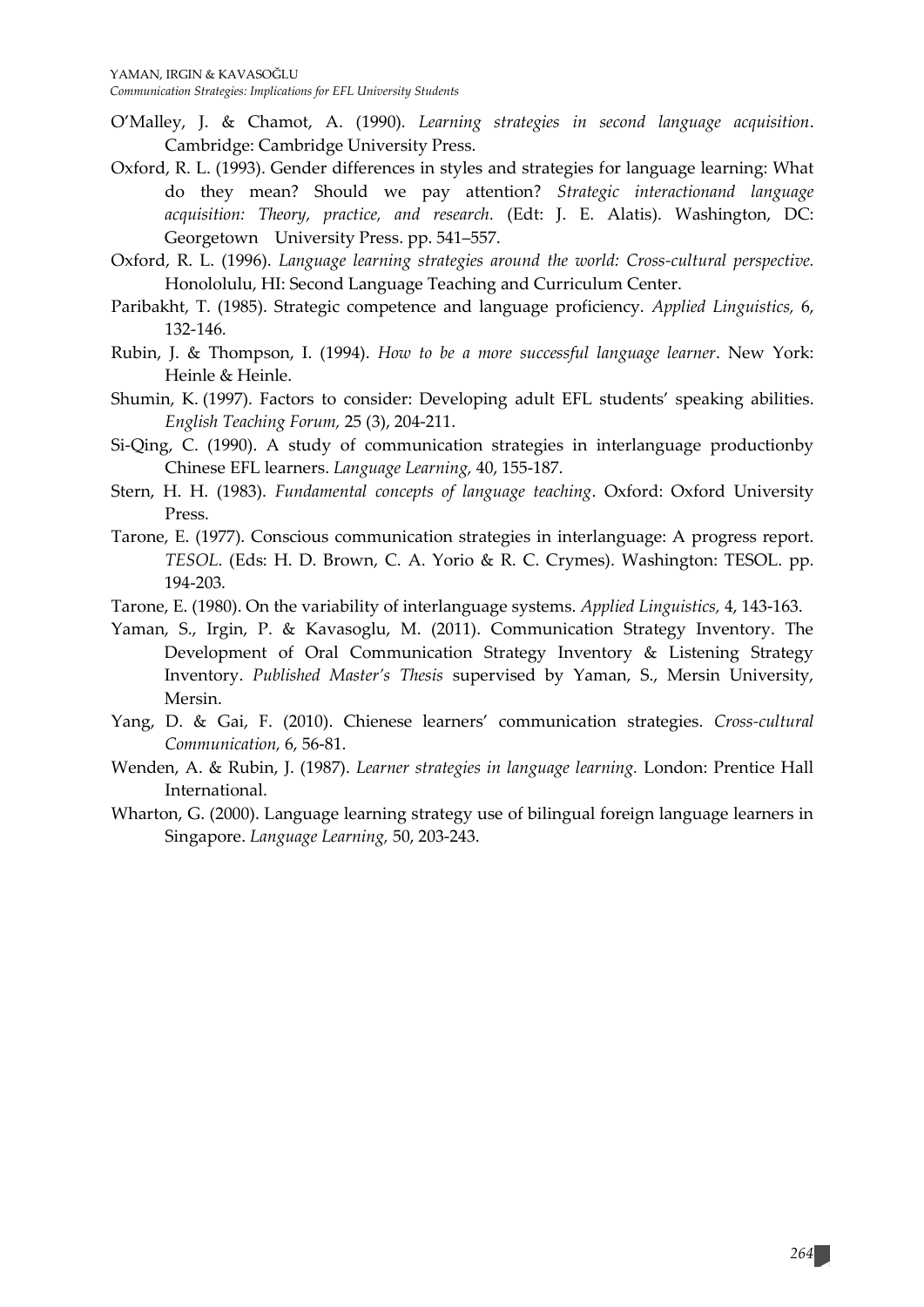## **EBAD – JESR** MERNATIONAL E-JOURNAL PROPERTY VOLTS No.2 October 2013

### **İletişim Stratejileri: İngilizceyi Yabancı Dil Olarak Öğrenen Üniversite Öğrencilerine Yönelik Çıkarımlar**

Şaziye YAMAN<sup>4</sup> , Pelin IRGIN<sup>5</sup> & Mehtap KAVASOĞLU<sup>6</sup>

#### **Giriş**

Son yıllarda iletişim stratejileri üzerine yapılan çalışmaların sayısında kayda değer ölçüde bir artış olmuştur. Kasper ve Kellerman'in (1997) belirttiği gibi iletişim stratejilerinin dilbilim ve dil öğretiminde kavramsallaştırılmasında değişiklikler vardır ve bu değişiklikler halen devam etmektedir. Pek çok araştırmacı için iletişim, yabancı dil öğrenmenin esas amacı olarak kabul edilmektedir. İletişim aracılığı ile insanların etkili bir şekilde mesaj alıp verdikleri ve anlam çıkardıkları düşünülmektedir (Rubin & Thompson, 1994). Aynı zamanda, dil öğrenenlerin iletişim becerilerinin iletişime yönelik strateji geliştirerek ilerleyebileceğine inanılmaktadır. Cohen, Weaver ve Li (1998) iletişimde strateji kullanımının öğrencilerin dil farkındalığını arttıracağını ve iletişim kuran kişilerin karşılaştıkları olası iletişim problemlerini çözebileceğini ileri sürmüştür. Bunun yanında Dörnyei (1995), iletişim stratejilerinin öğrencilerin sözlü iletişim yeterliliklerini geliştirdiğini iddia etmiştir. Belirtilen çalışmaların ardından, Brown (2000) iletişim stratejilerinin de kendi içerisinde sınıflandırılması gerektiğini öne sürmüştür. Yabancı dili öğrenmek için öğrecilerin belli başlı stratejilerin kullanımına yönelmesi ve özellikle de iletişim stratejilerinin kullanımına ihtiyaç duyması; iletişim stratejilerinin kavramsallaştırılmasıve stratejilerde sınıflandırılmaya gidilmesinde önemli bir adımdır. Ayrıca, alan yazında gösterildiği gibi dil öğrenenler, iletişimdeki zorlukların üstesinden gelmek için iletişim stratejisi kullanmaya ihtiyaç duymaktadır. Bialystok'e göre (1990) ana dilde ileri düzeyde bir hâkimiyet göstererek bir fikirden başka bir fikre hiç dili yapısal açıdan düşünmeden konuşabilen kişiler, ikinci dil öğrenimi aşamasında bazı ifadeleri oluştururken belli başlı zorluklarla karşılaşmaktadırlar. Wenden ve Rubin'in de (1987) belirttiği gibi dil öğrenenler, iletişim sırasında kurdukları cümlelerdeki kelime, yapı, kısa ya da uzun ifade, dilbilgisi kuralı ve deyim kullanımı gibi zorlukların üstesinden gelmeye etkili bir iletişim kurmak için ihtiyaç duyarlar. Aynı zamanda bireyler iletişim sırasında hem dinleyici hem de konuşmacı olarak iletişimde aktif bir şekilde rol alırlar, bu dönüşümlü süreç sözel iletişim olarak adlandırılmaktadır. Bu yüzden sözel iletişimde her bir beceriye ayrı ayrı odaklanmak yerine beceriler bütünleştirilmiş düşünülmelidir. Dinleme ve konuşma becerilerinde öğrenciler üzerilerinde olan yükün üstesinden gelmek için iletişim yeterliklerini özellikle de stratejik yeterliklerini geliştirmeye ihtiyaç duyarlar. Konuşma ve dinleme becerilerinde stratejik yeterlik; iletişime nasıl geçmeyi, iletişimi nasıl sürdürüp sonlandırmayı ve anlama problemleri yanı sıra iletişim sırasında oluşan kopuklukları nasıl gidermeyi bilme yeteneğini vurgulamaktadır (Shumin, 1994).

#### **Yöntem**

l

Tarama modelindeki bu çalışmanın amacı, İngilizceyi yabancı dil olarak öğrenen öğrenciler tarafından iletişim sırasında karşılaştıkları problemlerin üstesinden gelmek için kullanılan hem konuşma hem de dinleme stratejilerini (sözde iletişim stratejileri)

<sup>4</sup> Yrd. Doç. Dr. - Mersin Üniversitesi, Eğitim Fakültesi - syaman33@gmail.com

<sup>&</sup>lt;sup>5</sup> Okutman, M.A. - Hacettepe Üniversitesi Doktora Öğrencisi - pelinirgin@yahoo.com

<sup>6</sup> Okutman, M.A. -Mersin Üniversitesi, , Eğitim Fakültesi - mehtapkavasoglu@gmail.com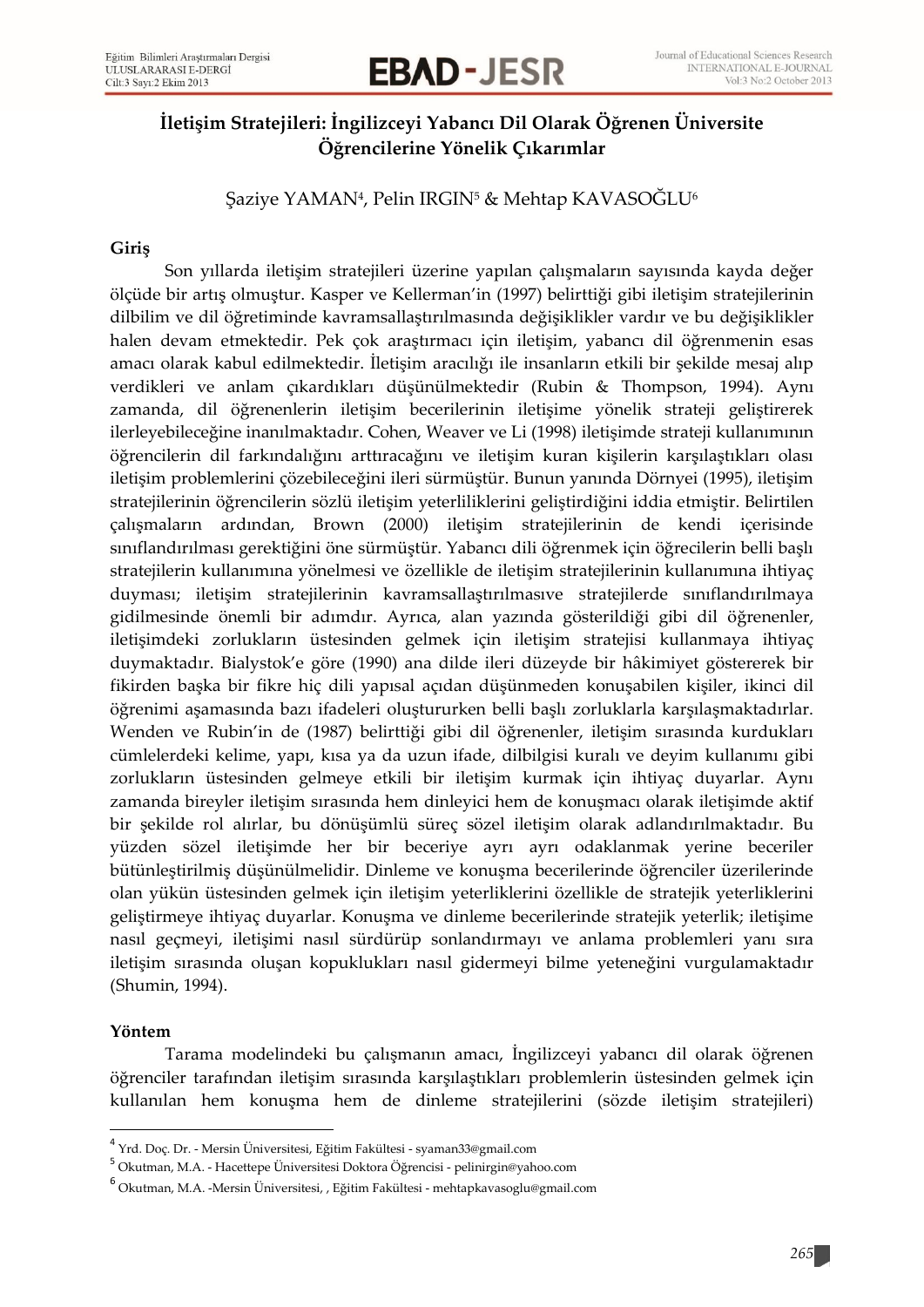araştırmaktır. Bu çalışmaya, İngilizce'yi yabancı dil olarak öğrenen 291 (215K/76E) Türk üniversite öğrencisi katılmıştır. Katılımcılar, 2010-2011 akademik yılında Mersin Üniversitesi, Eğitim Fakültesi İngilizce Öğretmenliği programında eğitim görenhazırlık, birinci, ikinci, üçüncü ve dördüncü sınıf öğrencilerinden oluşmaktadır. Yaşları 18 ile 27 arasında değişenkatılımcılar, eğitim durumları ve kültürel birikimleri açısından homojen bir gruptur. Katılımcıların İngilizce'deki yeterlik seviyeleri Ortak Avrupa Çerçeve Programıyeterlik seviyelerine göre orta (dili bağımsız kullananlar, B1 & B2) ve ileri seviye (dili ileri düzeyde kullananlar, C1 & C2) olarak belirlenmiştir. Hazırlık sınıfında yer alan öğrenciler yabancı dili bağımsız olarak kullanan öğrencilerden oluşurken birden dördüncü sınıfa kadar olan öğrenciler dili ileri düzeyde kullanan öğrenciler arasında bulunmaktadır.

Bu çalışmada, Yaman, Irgin ve Kavasoglu (2011) tarafından geliştirilen ve 5'li Likert tipi cevap ölçeği olan İletişim Strateji Envanteri kullanılmıştır. İletişim Strateji Envanteri21 maddeden oluşmaktadır ve 5 faktörle sınıflandırılmıştır. Faktör 1: Dinlerken anlam çıkarma stratejileri (*madde 5, 11, 16, 19, 20, 21)*, Faktör 2: Ana fikri çıkarma stratejileri *(madde 8, 9, 10, 14, 15, 17),* Faktör 3: Tarama stratejileri *(madde 1, 6, 12, 18),* Faktör 4: Sözel olmayan stratejiler *(madde 2, 7, 13),* Faktör 5: Kelime temelli stratejiler *(madde 3, 4).* İletişim Strateji Envanteri'nde yer alan 21 madde, ait oldukları faktörleri göz önünde bulundurmadan ölçekte rastgele sıralanmıştır. Ayrıca, ölçeğin geçerlik ve güvenirlik katsayısı .84'dür ve bu değer çalışmada kullanılan veri toplama aracının güvenilir bir ölçme aracı olduğunu göstermektedir.

Bu çalışmada, korelasyon analizi, betimsel istatistik analizi ve bağımsız gruplar için ttesti, veri analizi yöntemleri olarak kullanılmıştır. Çalışmada uygulanan korelasyon analizi İletişim Strateji Envanteri'nde yer alan dinleme ve konuşma stratejileri arasındaki ilişkiyi görmek için yapılmıştır. Betimsel istatistik analizi ile İngilizce'yi yabancı dil olarak kullanan Türk öğrencilerinin kullandıkları iletişim stratejilerine açıklık getirilmiştir. Bağımsız gruplar için yapılan t-testi veri analizi, iletişim strateji kullanımının çalışmaya katılanların cinsiyetlerine göre değişip değişmediğini görmek ve yabancı dil seviyeleri ile strateji kullanımını karşılaştırmak için yapılmıştır.

#### **Bulgular ve Yorum**

Çalışmanın bulguları, İngilizceyi yabancı dil olarak öğrenen öğrencilerin iletişimde anlam çıkarma, telafi etme ve ana fikri çıkarma stratejilerini kullandığını ortaya çıkarmıştır. Bu çalışmada geliştirilen envanterdeki maddelerden, yabancı dili İngilizce olarak öğrenen Türk öğrencilerin iletişim stratejileri öğrenmeyi tercih ettikleri sonucuna ulaşılmıştır. Türk öğrenciler iletişim esnasında anlayamadıkları yerleri konuşmacıya sözel olarak ya da vücut dilini kullanarak göstermektedirler. Konuşmacı dinleyicinin anlayamadığı yerlerde konuşmasına örneklendirme yaparak netlik kazandırmaktadır. Aynı zamanda, Türk öğrenciler iletişim sırasında konuşmacınıntonlamasına ve vurgusuna dikkat etmektedirler. Öğrenciler konuşmacının ne söylediğini anlamaya çalışırlarken bir taraftan da konuşmacının kullandığı cümlelerdeki yapıların öğrendikleri kurallara uygun olup olmadıklarınaözen göstermektedirler. Türk kültüründe, telafi stratejileri iletişim sırasında İngilizce'yi yabancı dil olarak öğrenen öğrencilerin en çok kullandığı stratejilerden bir tanesidir. Telafi stratejileri, yetersiz dilbilgisine bağlı olarak konuşmanın planlanma aşamasında problem çözmenin amaçlandığı baş etme stratejileri olarak kabul edilmektedir (Yang & Gai, 2010). Telafi stratejilerialt gruplara ayrılmaktadır: Dil değiştirme, anadile bağlı iletişim stratejileri, yabancı dile bağlı iletişim stratejileri, dillerarası kullanılan stratejiler(Faerch & Kasper, 1983). İngilizce'yi yabancı dil olarak konuşan Türk öğrenciler, tam olarak ifade etmek istedikleri uygun kelimeyi bulamadıklarında o ifadeyi veren olabildiğince yakın anlamdaki başka bir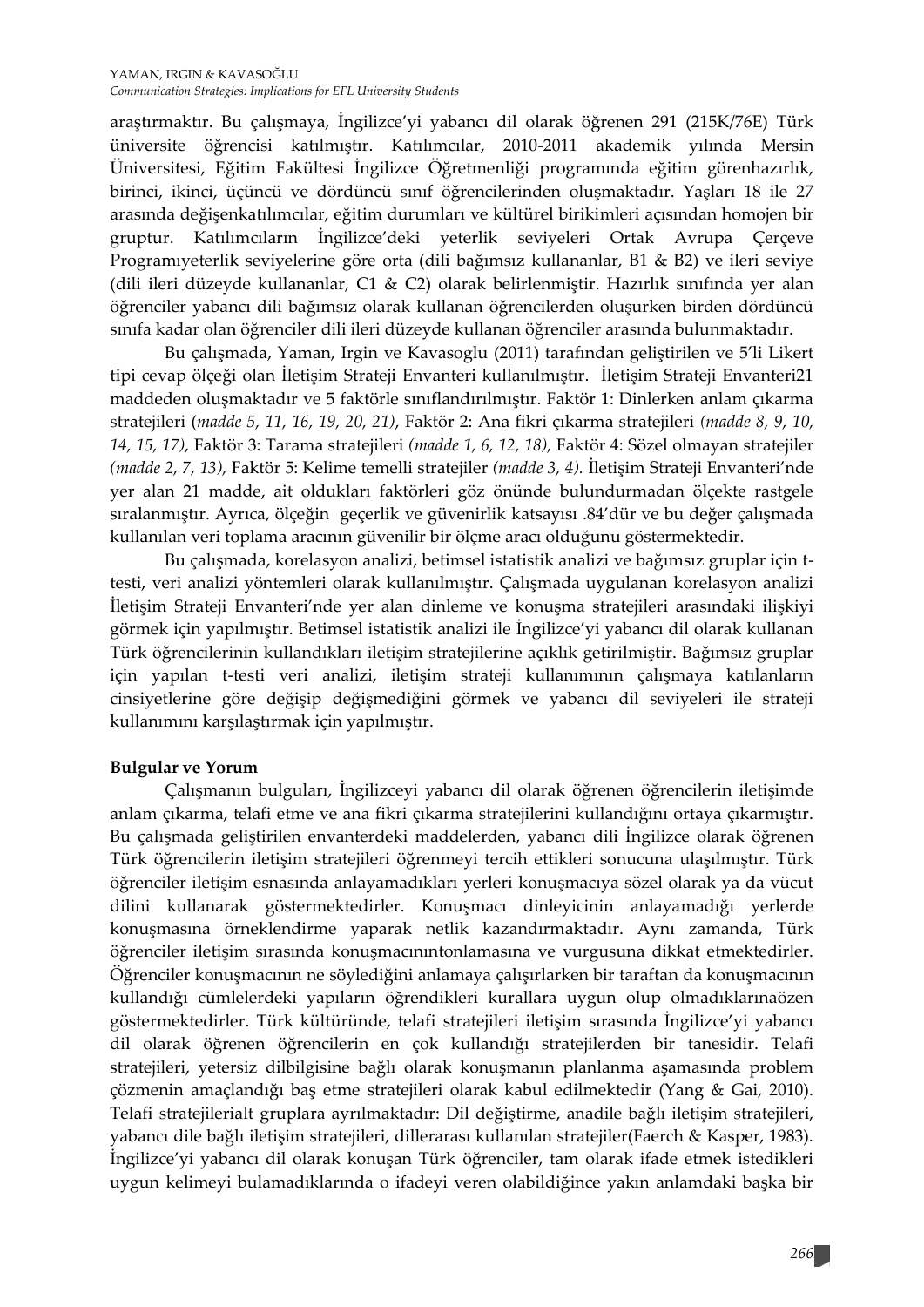kelimeyi kullanmaktadırlar. Kendilerini ifade etmekte yetersiz hissettiklerinde daha basit açıklamalarla ya da yakın anlamlı ifadeler kullanarak vermek istedikleri mesajı aktarırlar. Buna ek olarak, ana fikri çıkarma stratejileri konuşmacının söylediklerinin özünü anlamak için kullanılan stratejilerdir. Dil öğrenenler konuşmada yer alan belirli ifadelerden daha çok konuşmanın içeriğindeki genel bilgilere dikkat ederler. Bağlamı ve konuşmacının bir önceki cümlesini göz önünde bulundurarak genel anlama ulaşmaya çalışmaktadırlar (Nakatani, 2006). İngilizce'yi yabancı dil olarak öğrenen öğrencilerin iletişim sırasında her detayı takip etmesi zor olacağı için ana fikri çıkarma stratejileri öğrencilerin var olan bilgilerini aktif hale getirerek konuşmacının ne söylediğini anlamak için faydalı olabilir (Dörnyei & Scott, 1997).

Bayan öğrencilerinerkek öğrencilerden daha çok iletişim stratejisi kullandığı bulunmuştur. Dahası, cinsiyete bağlı strateji kullanımı farklı kültürlere de uygulandığındabenzer sonuçlar göstermektedir. Çalışmalarda bayanların erkeklerden sosyal aktivilerde daha ilgili olduğu ve erkeklerden daha işbirlikçi olduğu ortaya çıkmıştır. Pek çok araştırmacı dil gelişiminde bayanların üstünlüğüne inanmayı sürdürmektedir (Ehrman & Oxford, 1989; Oxford, 1993; Ellis, 1994; Li, 2010). Bayanlar bilişsel, telafi etme ve bilişüstü stratejileri erkeklerden daha sık kullanmaktadır (Macaro, 2006). Ayrıca, bağımsız gruplar için yapılan t-testi sonucunda iletişim stratejisi kullanımı açısından orta ve ileri düzeydeki öğrenciler arasında anlamlı bir fark olduğu bulunmaktadır. İngilizce'de ileri düzeyde olan öğrenciler, iletişim stratejilerini en çok kullanan öğrencilerdir. Orta seviyedeki öğrenciler sıklıkla anlam çıkarma stratejilerini kullanırken, ileri düzeydeki öğrenciler ana fikri çıkarma stratejilerini kullanmaktadırlar.

#### **Tartışma**

Konuşma ve dinlemeyi kapsayan iletişim stratejilerinin iletişim üzerinde direk bir etkisi vardır ve yabancı dil öğreniminde yapılandırıcı bir rol oynamaktadır. İngilizce'yi yabancı dil olarak öğrenenlerinyabancı dil öğrenimini anlamlı ve etkili kılmak, sözel iletişimde yüksek oranda motivasyonu sağlamak, karşılıklı konuşma esnasında konuşmaya katılımı artırmak ve doğru mesajı göndermek için iletişim stratejilerini kullanmaları beklenmektedir. Özetle, cinsiyet ve dil yeterliliği açısından iletişim stratejilerinin kullanımında önemli farklılıklar vardır. Cinsiyet değişkeni iletişim stratejileri seçiminde belirleyici bir faktör olarak vurgulanabilir fakat aynı kültürdeki bayan ve erkekler tarafından kullanılan iletişim stratejilerindeki farklılıklardan dolayı cinsiyet tek başına değerlendirilmemelidir. Aynı zamanda, cinsiyet ve dil yeterliliği dışındaki bireysel farklılıklar, bireylerin bilgi birikimleri ve motivasyon gibi diğer değişkenler öğrenciler tarafından kullanılan iletişim stratejilerini belirlemede göz önünde bulundurulmalıdır. Alanyazında hala, iletişim stratejilerinin potansiyel olarak İngilizce'yi yabancı dil olarak kullanan öğrencilerin iletişimdeki farkındalığını arttırma, öğrencilerin karşılıklı dinleme ve konuşma aktivitelerinde iletişim stratejilerini nasıl kullandığını anlamave öğrencilerin strateji dağarcıklarını geliştirmek için yabancı dil öğretmenlerinin dikkatini strateji öğretimine çekme gibi konularda eksiklikler bulunmaktadır. Gelecekte, belirtilen bu konular üzerine çalışmalar yapmak iletişim stratejilerinin kullanımı açısından yabancı dil öğrenenlere ve öğretenlere katkı sağlayacaktır.

*Anahtar Sözcükler:* İletişim, Strateji, İngilizceyi Yabancı Dil Olarak Öğrenenler